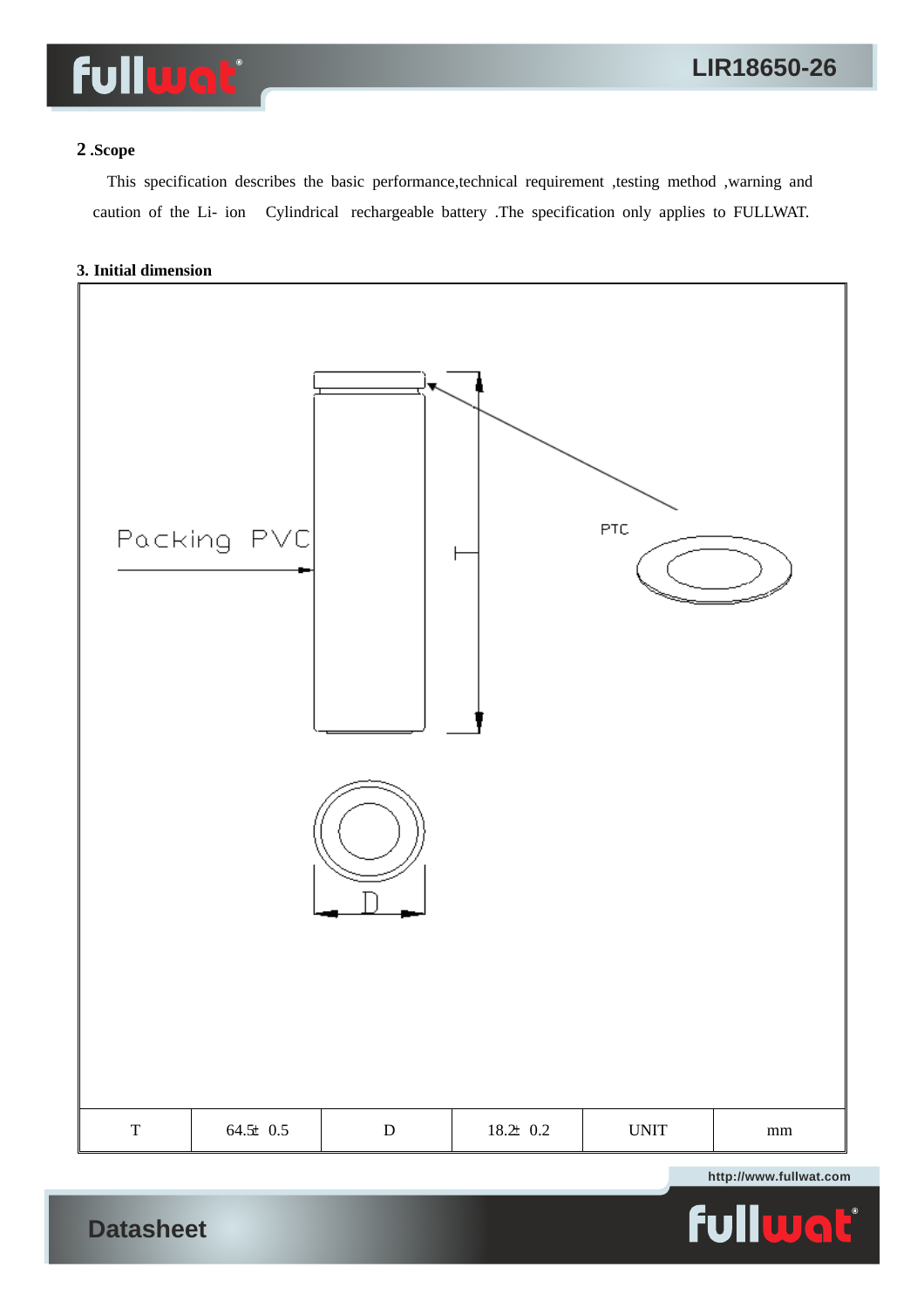## **4.Specification**

| NO.  | Item                             |             | Specifications                                                                                                                                                                                                                                |                                                                                                         |  |
|------|----------------------------------|-------------|-----------------------------------------------------------------------------------------------------------------------------------------------------------------------------------------------------------------------------------------------|---------------------------------------------------------------------------------------------------------|--|
| 4.1  | Nominal capacity                 |             |                                                                                                                                                                                                                                               | 2600mAh<br>510mA Discharge                                                                              |  |
|      | Min. capacity                    |             | 2550mAh                                                                                                                                                                                                                                       | 510mA Discharge                                                                                         |  |
| 4.2  | Nominal voltage                  |             | 3.7V                                                                                                                                                                                                                                          |                                                                                                         |  |
| 4.3  | Charge current                   |             | Rapid charge                                                                                                                                                                                                                                  | Standard Charge 1275mA<br>2550mA                                                                        |  |
| 4.4  | Standard charging method         |             | 1275mA<br>decline to                                                                                                                                                                                                                          | charge to 4.2V, then<br>constant current<br>CV(constant voltage 4.2V)charge till charge current<br>25mA |  |
| 4.5  | Charging time                    |             | <b>Standard Charging</b><br>Approx 5 hours<br>Rapid charge<br>Approx 2.5hours                                                                                                                                                                 |                                                                                                         |  |
| 4.6  | Max.charge current               |             | Constant Current 2550mA Constant Voltage 4.2V 25mA<br>cut-off                                                                                                                                                                                 |                                                                                                         |  |
| 4.7  | Max.discharge current            |             | Constant current 5100mA end voltage3.0V                                                                                                                                                                                                       |                                                                                                         |  |
| 4.8  | Standard dscharge current        |             | Constant current 510mA end voltage3.0V                                                                                                                                                                                                        |                                                                                                         |  |
| 4.9  | Discharge lower limit voltage    |             | 3.0V                                                                                                                                                                                                                                          |                                                                                                         |  |
| 4.10 | Charge upper limit voltage       |             | 4.20V                                                                                                                                                                                                                                         |                                                                                                         |  |
| 4.11 | Initial impedance                |             | 60m                                                                                                                                                                                                                                           |                                                                                                         |  |
| 4.12 | Weight                           |             | Approx 46g                                                                                                                                                                                                                                    |                                                                                                         |  |
| 4.13 | Operating temperature            |             | Charging<br>Discharging -20? $~50$ ?                                                                                                                                                                                                          | $0? -45?$                                                                                               |  |
|      |                                  | $-20? -60?$ | 1 month                                                                                                                                                                                                                                       |                                                                                                         |  |
| 4.14 | Storage temperature              | $-20? -45?$ | 3 month                                                                                                                                                                                                                                       | Percentage of recoverable capacity no<br>less than 80% of the initial capacities                        |  |
|      |                                  | $-20? -20?$ | 1 year                                                                                                                                                                                                                                        |                                                                                                         |  |
| 4.15 | Recoverable capacity             |             | Constant current 1275 charge to 4.2V, then constant<br>voltage charge to current declines to 25mA, rest for<br>10min constant current 1275 discharge to 3.0V rest for<br>10min. Repeat above steps 3 times, recording the<br>maximum capacity |                                                                                                         |  |
| 4.16 | Storage humidity                 |             | 75% RH                                                                                                                                                                                                                                        |                                                                                                         |  |
| 4.17 | Appearance                       |             | Without scratch, distortion, contamination and leakage                                                                                                                                                                                        |                                                                                                         |  |
| 4.18 | Standard environmental condition |             | $23 + 5?$<br>Temperature<br>Humidity<br>: 45-75%RH<br>Atmospheric Pressure 86-106 Kpa                                                                                                                                                         |                                                                                                         |  |

**http://www.fullwat.com**



**Datasheet**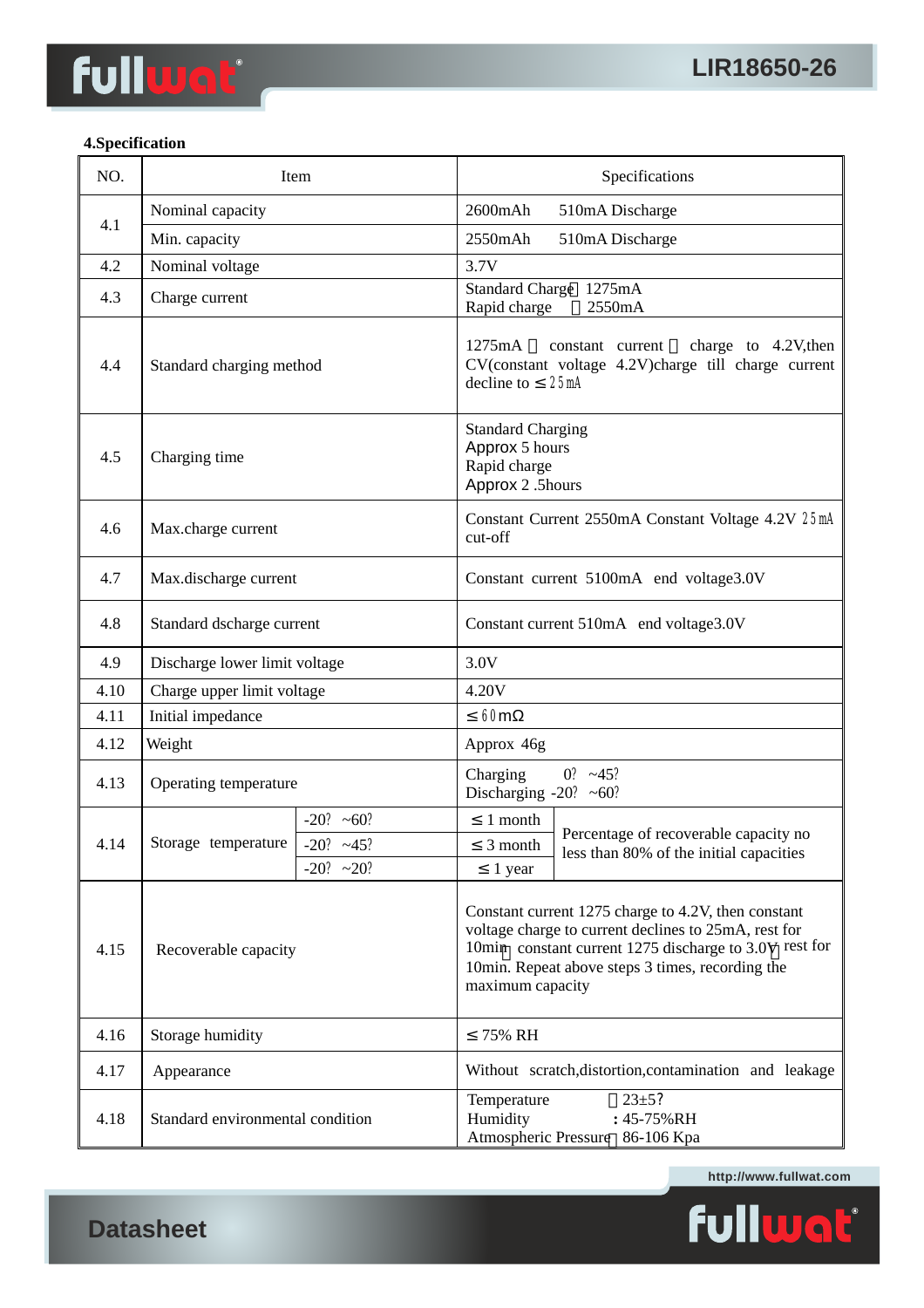# **5 General performance**

| No. | Item                                    | Test methods and condition                                                                                                                                                                                                                                                                      | Criteria           |
|-----|-----------------------------------------|-------------------------------------------------------------------------------------------------------------------------------------------------------------------------------------------------------------------------------------------------------------------------------------------------|--------------------|
| 5.1 | 0.2C Capacity                           | After standard charging, rest battery for 10min, then<br>discharging at 510mA to voltage 3.0V, recording the<br>discharging time.                                                                                                                                                               | $\geqslant$ 300min |
| 5.2 | 1C Capacity                             | After standard charging, rest battery for 10min, then<br>discharging at 2550mA to voltage 3.0V, recording the<br>discharging time.                                                                                                                                                              | 54 <sub>min</sub>  |
| 5.3 | Cycle life                              | Constant current 1275mA charge to 4.2V, then constant<br>voltage charge to current declines to 25mA, rest 10min<br>constant current 1275mA discharge to 3.0V rest 10min.<br>Repeat above steps till continuously discharging capacity<br>Higher than 80% of the Initial Capacities of the Cells | 300 times          |
| 5.4 | Capability of<br>keeping<br>electricity | $20 \pm 5$ ?, After standard charging, rest the battery 28 days,<br>discharging at 510mA to voltage 3.0V, recording the<br>discharging time.                                                                                                                                                    | $240$ min          |

## **6 Environment performance**

| No. | Item                                | Test methods and condition                                                                                                                                       | Criteria                 |
|-----|-------------------------------------|------------------------------------------------------------------------------------------------------------------------------------------------------------------|--------------------------|
| 6.1 | Discharge at<br>high<br>temperature | After standard charging, rest the cells 4h at $60 \pm 2$ ?, then<br>discharging at 2550mA to voltage 3.0V, recording the<br>discharging time.                    | 54 <sub>min</sub>        |
| 6.2 | Discharge at<br>low temperature     | After standard charging, rest the cells for 16h at $-20 \pm 2$ ?, then<br>discharging at 510mA to voltage 3.0V, recording the<br>discharging time.               | $210$ min                |
| 6.4 | Thermal shock                       | Put the cells in the oven. The temperature of the oven is to be<br>raised at $5 \pm 2$ ? per minute to a temperature of $130 \pm 2$ ? and<br>remains 30 minutes. | No fire, no<br>explosion |

**http://www.fullwat.com**



**Datasheet**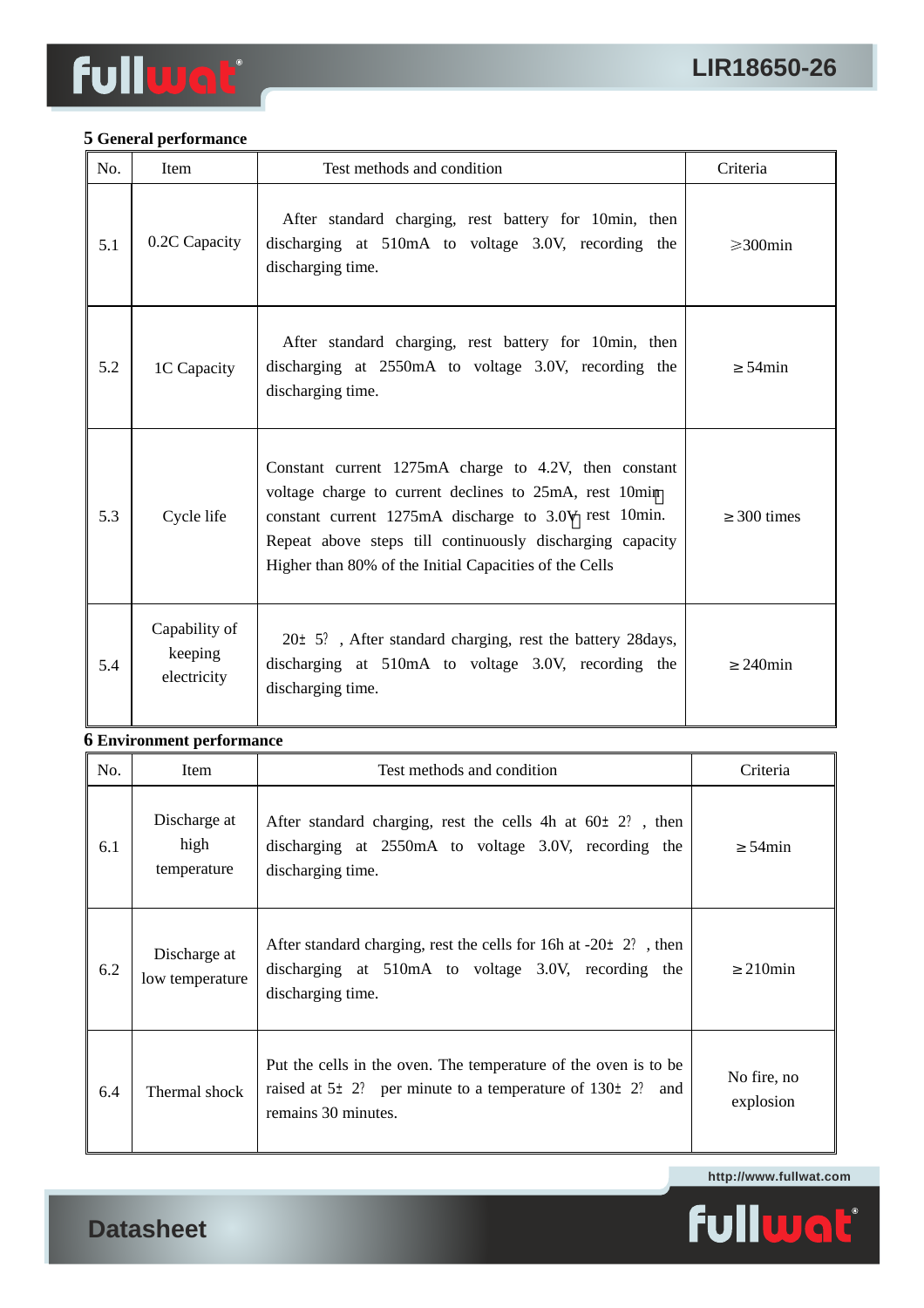

## **7 Safe characteristic**

| No. | Item                      | Test methods and condition                                                                                                                                                                                     | Criteria                              |
|-----|---------------------------|----------------------------------------------------------------------------------------------------------------------------------------------------------------------------------------------------------------|---------------------------------------|
| 7.1 | Over charge<br>testing    | At $23 \pm 5$ ?, charging cells with constant current<br>7650mA to voltage 5V, then with constant voltage 5V till<br>current decline to 0. Stop test till cells temperature 10?<br>lower than max temperature. | No explosion or fire.                 |
| 7.2 | Over discharge<br>testing | At $23 \pm 5$ ?, According to the requirements of standard<br>charge, the cells will be discharge to cut-off voltage, then<br>connect with external load of 30 ohm for 24 hours.                               | No fire, no explosion,<br>no leakage. |

? Above testing of safe characteristic must be with protective equipment.

### **9. Battery Protection**

The battery shall be with the over-charging prevention, over-discharging prevention, and over-current prevention during use. Protective circuit shall have protective functions as follows:

1) Over-charging protection

Overcharging prevention stops charging if any cell of the battery pack reaches 4.25V.

## 2 Over-discharging protection

The Over-discharging protection monitors the voltage of every cell in the pack and works to avoid a drop in the cell voltage to 2.8V or less.

## 3) Over-current protection

The cell shall be discharged at less than the maximum discharge current specified in the Specification Approval Sheet. A high discharging current may reduce the discharge capacity significantly or cause overheating.

## **10. Caution in use**

To ensure proper use of the battery please read the manual carefully before using it. Handling

\* Do not expose to, dispose of the battery in fire.



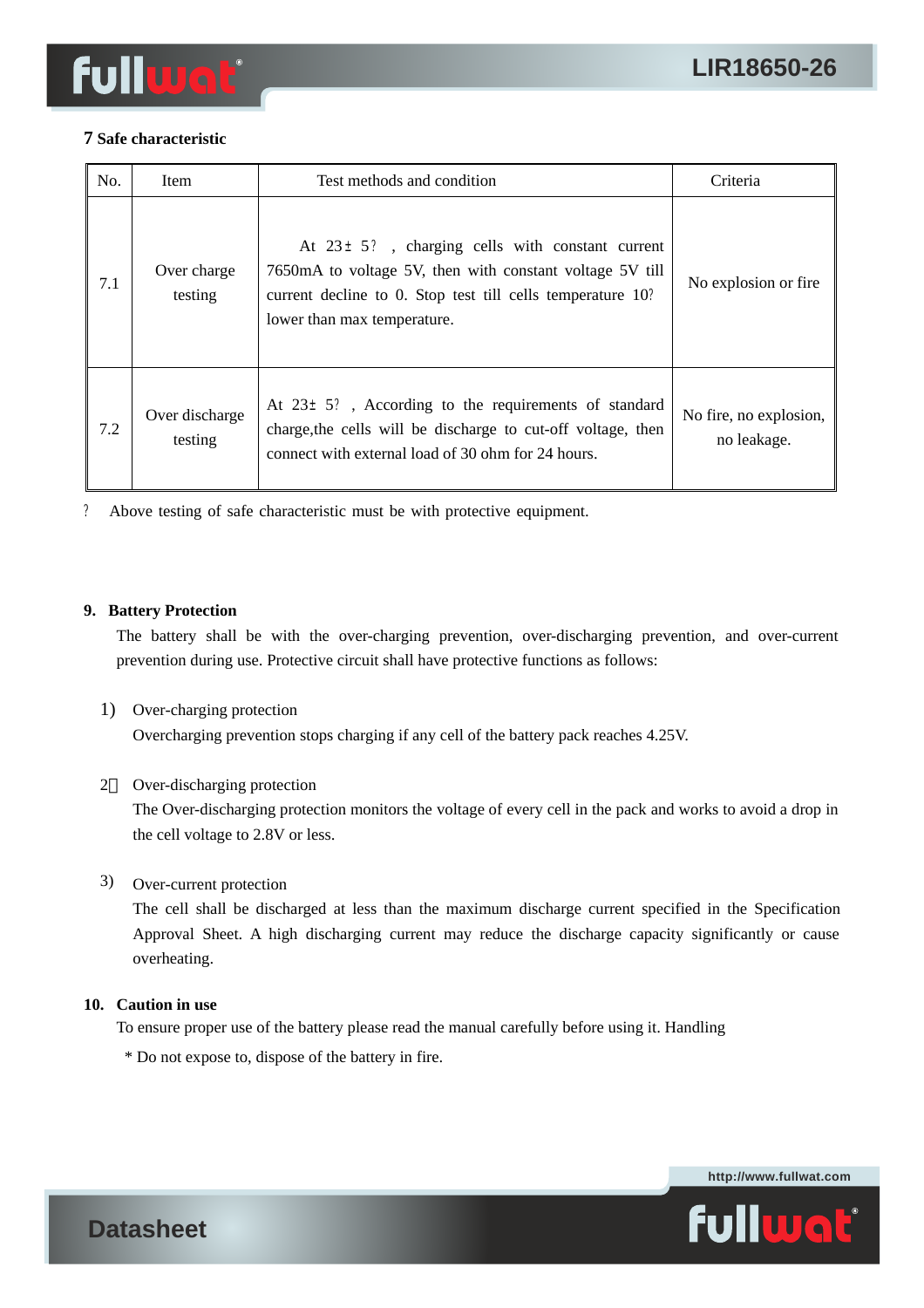

- \* Do not put the battery in a charger or equipment with wrong terminals connected.
- \* Avoid shorting the battery
- \* Avoid excessive physical shock or vibration.
- \* Do not disassemble or deform the battery.
- \* Do not immerse in water.
- \* Do not use the battery mixed with other different make, type, or model batteries.
- \* Keep out of the ach of children.

#### Charge and discharge

- \* Battery must be charged in appropriate charger only.
- \* Never use a modified or damaged charger.
- \* Do not leave battery in charger over 24 hours.

#### Storage

\* Store the battery in a cool, dry and well-ventilated area.

#### Disposal

\* Regulations vary for different countries. Dispose of in accordance with local regulations.

### **11. Battery operation instruction**

#### 11.1 Charging

- Charging current Cannot surpass the biggest charging current which in this specification book stipulated
- Charging voltage Does not have to surpass the highest amount which in this specification book stipulated to decide the voltage
- Charge temperature The battery must carry on the charge in the ambient temperature scope which this specification book stipulated
- Uses the constant electric current and the constant voltage way charge, the prohibition reverse charges. If the battery positive electrode and the cathode meet instead, can damage the battery

### 11.2 Discharging current

 The discharging current does not have to surpass this specification book stipulation the biggest discharging current, the oversized electric current electric discharge can cause the battery capacity play to reduce and to cause the battery heat





**Datasheet**